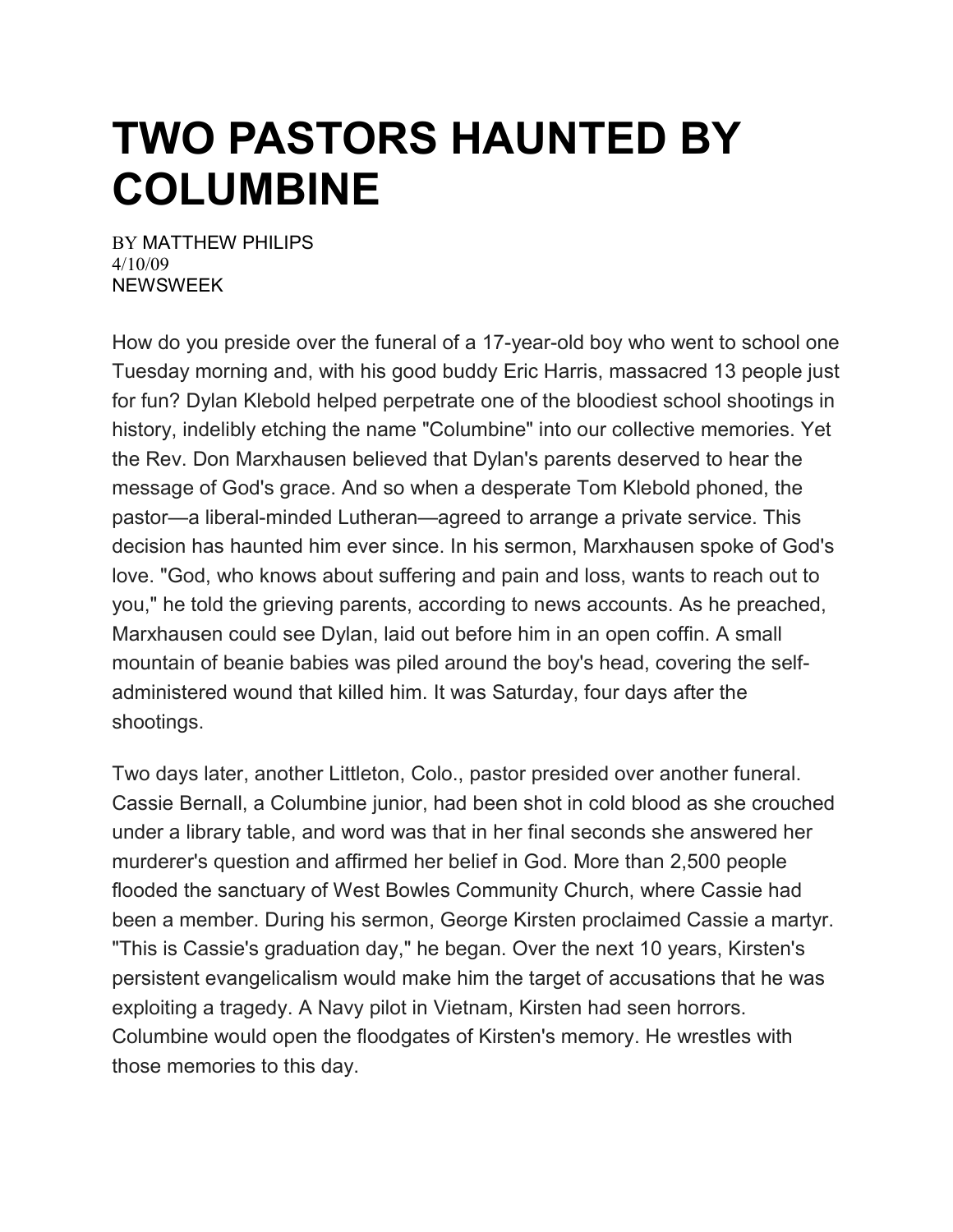God was everywhere after Columbine. The images come rushing back: the homemade white crosses that studded the small hill overlooking the school; the memorial services for 12 dead children and a beloved teacher that looped endlessly on television. Littleton was ground zero for the kind of white, evangelical Christianity that was sweeping the country at the time. The clean-cut, grieving classmates of the fallen tried to make sense of what was senseless. On the front lines, though, Littleton's pastors did not have the luxury of interpretation. Marxhausen and Kirsten (and their colleagues) were engaged in spiritual triage, tending to hundreds of traumatized families. Ten years later, these two men of God—radically different in personality and theological approach—are still struggling to deal with the damage done to them by two boys bent on murder and mayhem.

Marxhausen, now nearly 70, is a burly, plain-spoken man who arrived in Littleton in 1990, and built St. Philip Lutheran Church into a thriving, mainline congregation with more than 1,000 members. Marxhausen believes firmly in a loving, forgiving God and a nuanced approach to questions of salvation. After Columbine, local evangelicals—who said the shootings were the devil's work and who used the tragedy as an opportunity to bring people to Jesus—infuriated him. On the Sunday between Dylan's funeral and Cassie's, 70,000 mourners gathered in a parking lot to listen to Franklin Graham, among others, proclaim the gospel. Marxhausen hated the whole thing. "Franklin Graham was beating me up through my TV," he says. "I turned it off."

Still, Marxhausen might have survived the Columbine tragedy with his job intact were it not for his continued relationship with the Klebolds—and his very public support of them. After Dylan's funeral, he described the killer's parents as "the loneliest people on the planet" to The Denver Post. "That's where I think I started getting in trouble with my church," says Marxhausen. "I was becoming somewhat toxic with my visibility and extrovertedness."

Exhausted by the tragedy, Marxhausen took a three-month sabbatical. "You absorb everyone else's pain, and after a while that catches up to you, big time." Still, he concedes, he left when his church needed him most. When he came back in September, "it was clear this wasn't my church anymore," he says.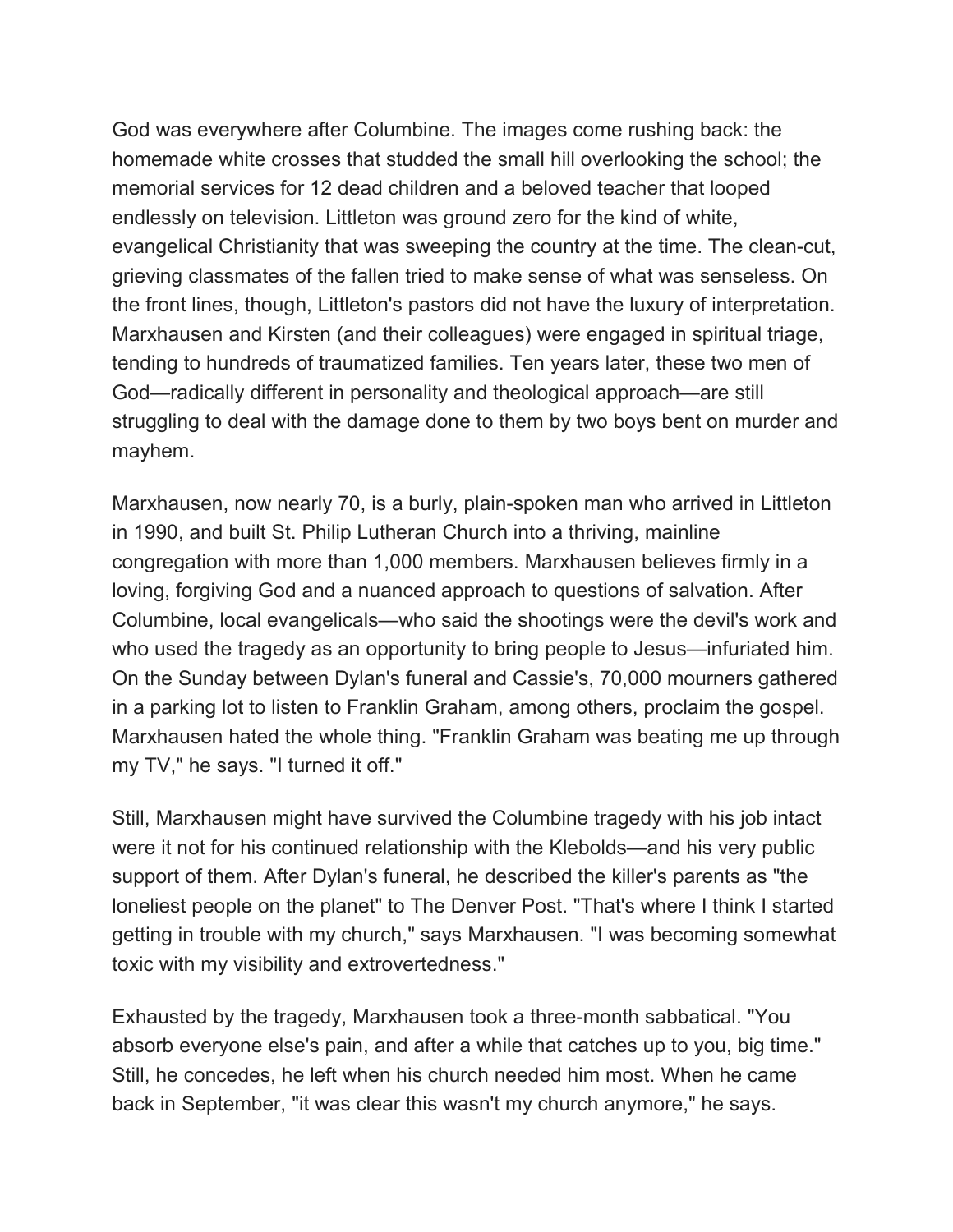George Kirsten was in Israel on the day of the shootings; immediately, he turned around to come home. He had performed the marriage of Misty and Brad Bernall in 1980; more recently, he had helped guide their teenage daughter Cassie through a dark and rebellious time. Two days before the shooting, Cassie had recorded a video of herself testifying to her faith in Christ. (It was shown at her funeral.) The West Bowles congregation filled the Bernall's living room the week after April 20, praying and crying and praying some more. Kirsten was there for all of it. "What I remember most is this tremendous barrage of very hurting people," he says.

Kirsten, 65, arrived in Littleton as a Denver Seminary student in 1974. He was asked to start a nondenominational evangelical church in the 1980s, just as the megachurch movement was beginning to take off. Today, West Bowles is a soaring modern building facing the Rocky Mountains where ministers preach a fundamentalist Christianity. "We rely heavily on scripture," says Kirsten, "and on the premise that Christ is the ultimate forgiver, the ultimate lover, and that only through him can we know the Lord."

The story of Cassie's martyrdom instantly became legend at West Bowles. In youth-group meetings, kids mourned that they could not be in heaven with her, says Craig Nason, who was a friend of Cassie's and is now the West Bowles young-adult pastor. According to Kirsten, the church's youth pastor at the time approached the Bernalls about writing a book on Cassie's life, her descent into sin and her acceptance of Jesus. "She Said Yes" became an instant bestseller.

As the months passed, new evidence began to show that it had not, in fact, been Cassie who "said yes." Another girl, sitting under another library table, had said she believed in God when prompted by Klebold, who let her live, according to Dave Cullen's new book "Columbine." Brian Rohrbough, whose son, Danny, was among the first to die that day, continues to believe that propagating the Cassie legend despite contradictory evidence exploits the grief of all the families in Littleton. "Cassie Bernall deserved to have a book written about her, but if there was reason to believe that it wasn't truthful, then it's a disservice to her memory and to the community."